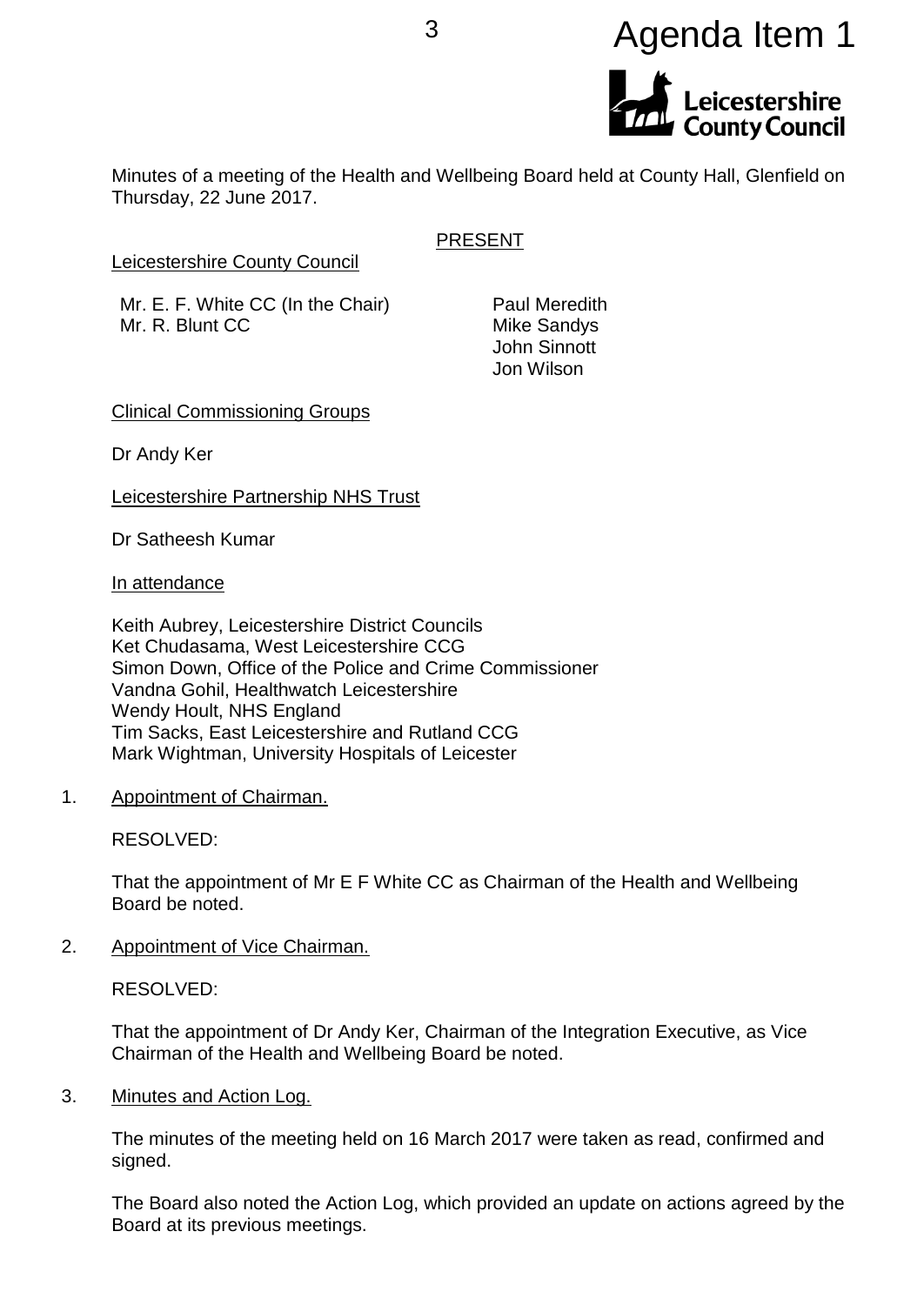# 4. Urgent Items

There were no urgent items for consideration.

# 5. Declarations of interest

The Chairman invited members who wished to do so to declare any interest in respect of items on the agenda for the meeting.

Vandna Gohil declared a disclosable pecuniary interest in the report on Healthwatch Recommissioning (item 12 refers) as she was the Director of Healthwatch Leicestershire and undertook to leave the room during discussion of that item.

# 6. Position Statement by the Chairman.

The Chairman presented a position statement on the following matters:-

- Focus on Hinckley Leisure Centre
- Preventing and Treating Falls in Leicestershire
- Hospital Housing Discharge Support
- Carers Week
- Policy Briefing: Children and Social Work Act
- Policy Update: Air Quality
- Refreshing our Approach to Performance Reporting at the Health and Wellbeing Board
- A selection of national publications

The possibility of having a University representative on the Health and Wellbeing Board was raised, in order to widen the membership. This would be considered.

A copy of the position statement is filed with these minutes.

# 7. Change to the Order of Business

The Chairman sought and obtained the consent of the Board to vary the order of business from that set out on the agenda.

# 8. Summary Care Record.

The Board considered a report of the Leicester City CCG, West Leicestershire CCG and East Leicestershire and Rutland CCG giving an update on the Leicester, Leicestershire and Rutland Electronic Record Sharing project, focusing around Summary Care Record v2.1. A copy of the report marked 'Agenda Item 9' is filed with these minutes.

During Phase 1 of the project, the roll out of the Summary Care Record to primary care, concerns had been raised by GPs regarding the quality of the template. It was confirmed that feedback from GPs had been collated and that an updated version would be available in July. However, it was not clear whether all feedback had been responded to. Board members were asked to feedback any issues to James McKean, Project Manager, Electronic Record Sharing.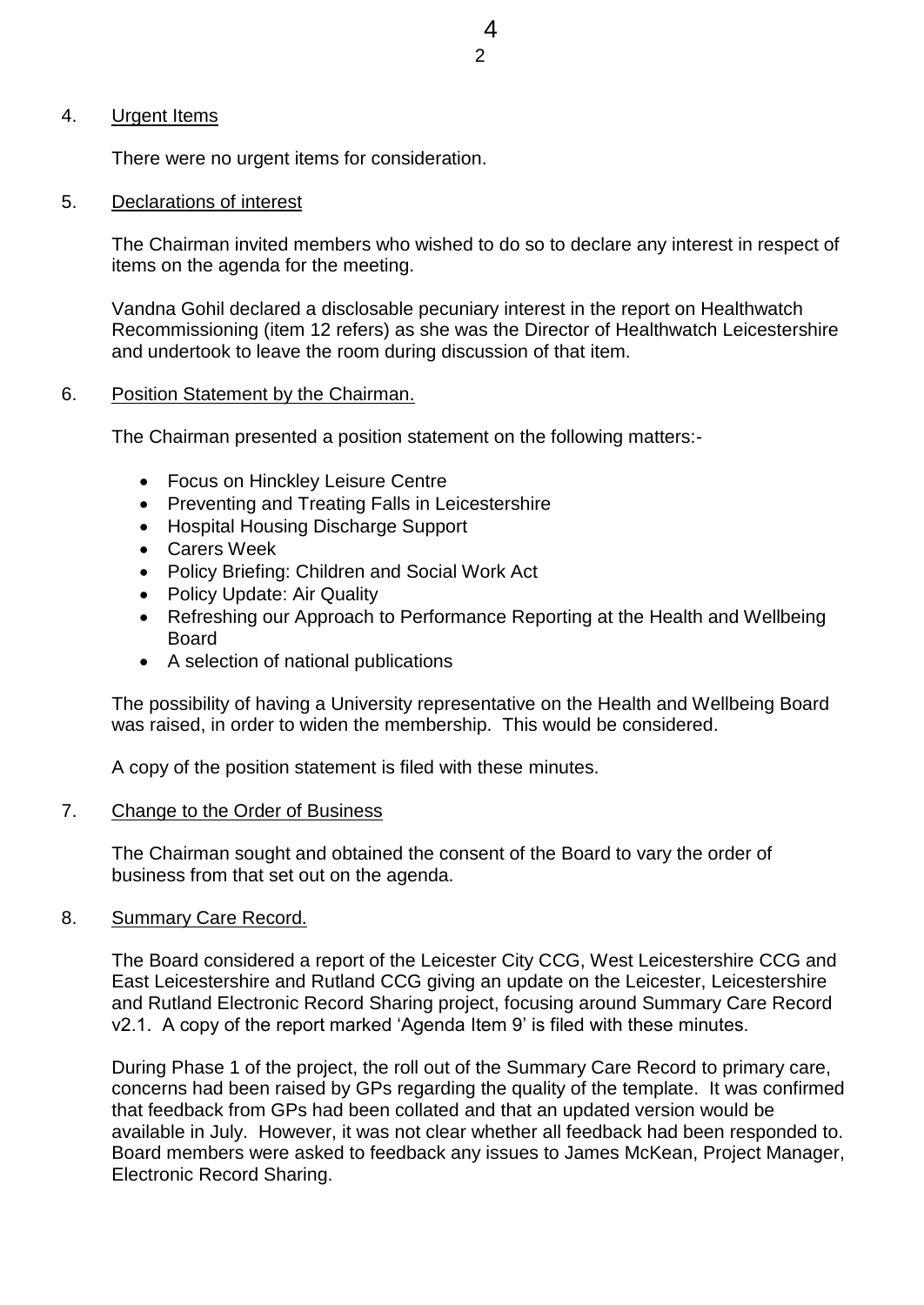It was noted that Phases 2 and 3 of the project had commenced recently, and progress was being made. The effectiveness of Phase 2, where the Summary Care Record would be made available for use in secondary care organisations, would be measured through its usage and uptake. Data would be provided by NHS Digital. The main challenge in Phase 3 related to the governance of sharing information between health and social care.

3

It was noted that one of the drawbacks to the Summary Care Record was that it was based on source data from GP records and therefore relied on these being kept up to date. Consideration was also being given to the benefits of information sharing through SystmOne.

It was requested that a detailed progress report be presented to the next meeting of the Health and Wellbeing Board, and that this report include assurance on how GP feedback from Phase 1 had been addressed.

#### RESOLVED:

- (a) That the update on the LLR Electronic Record Sharing project be noted;
- (b) That a further detailed report be presented to the next meeting of the Health and Wellbeing Board.

#### 9. Better Care Fund 2017/18 - 2018/19.

The Board considered a report of the Director of Health and Care Integration which provided an update on the preparation and submission of the Better Care Fund (BCF) Plan for 2017/18-2018/19, and on the inclusion of additional resources allocated to the County Council for adult social care, as announced by the Government in March 2017. A copy of the report marked 'Agenda Item 7' is filed with these minutes.

It was noted that the BCF Policy Framework had been published on 31 March 2017, but the technical BCF guidance for 2017/18-2018/19 was still awaited at the time of the meeting. No date had yet been confirmed for the formal submission of the BCF Plan to NHS England, but was expected to take place in the next few weeks.

The Government had confirmed the local authority allocations within BCF plans from April 2017. The County Council had prepared an initial expenditure plan detailing how the additional adult social care grant funding would be allocated over the next three years through the BCF pooled budget. The BCF Plan for 2017/18-2018/19 had been updated to reflect this, and now had a pooled budget totalling £52m for 2017/18 and £56m for 2018/19.

The budget was managed through a Section 75 agreement of the NHS Act 2006 between the County Council and the two County CCGs. Assurance was required locally and nationally that the BCF Section 75 Agreement had been extended for a further 12 months, and plans were in place, via the Integration Executive, to undertake this work between June and July 2017.

It was noted that the risk register had been refreshed and the rating of risks moderated to align them to other corporate risks recorded by the CCGs.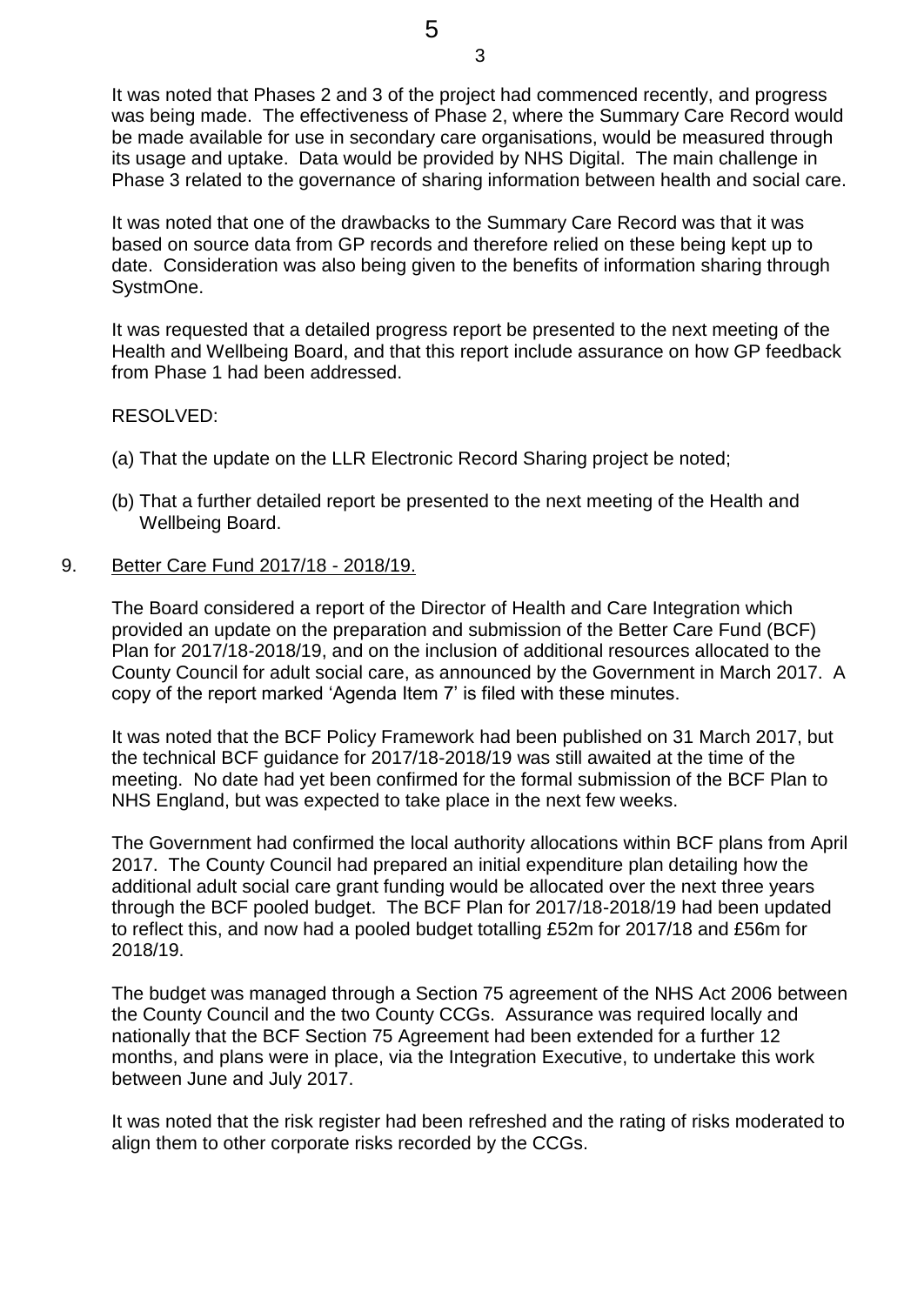RESOLVED:

(a) That the draft BCF Expenditure Plan, attached as Appendix A to the report, be approved;

(b) That the preparations and governance arrangements for the submission of Leicestershire's Better Care Fund (BCF) Plan for 2017/18 – 2018/19 to NHS England be noted;

(c) With regard to the additional adult social care grant allocation of £19.7m announced by the Government in the Spring Budget:-

- (i) That it be noted that this funding is allocated to the County Council for the purposes indicated in the grant conditions but will be incorporated into the BCF Plan as required by the BCF Policy Framework;
- (ii) The agreement reached with NHS partners on the spending of the grant be welcomed; and
- (iii) The impact of additional grant on the BCF pooled budget from April 2017 be noted;

(d) That the timescale for updating the rolling BCF Section 75 Agreement and associated governance arrangements be noted.

### 10. STP Update - Integrated Locality Teams.

The Board considered a report from the Director of Health and Care Integration providing an STP Update on Integrated Locality Teams. A copy of the report marked 'Agenda Item 8' is filed with these minutes.

With regard to test beds, a number of different aspects were being tested, and the Programme Board would measure which of these had proved to be the most effective. The Programme Board would receive feedback about this in September, and this would inform the model for integrated locality teams to be adopted across LLR. Board members felt that it would be helpful if information was circulated relating to the key performance indicators and the logic model being used to identify overall programme outcomes and the specific performance measures for each test bed.

A Memorandum of Understanding had been developed for the Integrated Locality Teams. There had been challenges in determining the level of detail that should be included in this document and it was expected that the initial MoU would be developed into a more formal governance document, in tandem with wider STP programmes/governance.

## RESOLVED:

That the fourth edition of the Leicester, Leicestershire and Rutland Integrated Locality Teams bulletin be noted.

## 11. Better Care Fund Quarterly Performance Report.

The Board considered a report of the Director of Health and Care Integration which provided assurance regarding the national quarterly requirements for the Better Care Fund. A copy of the report marked 'Agenda Item 10' is filed with these minutes.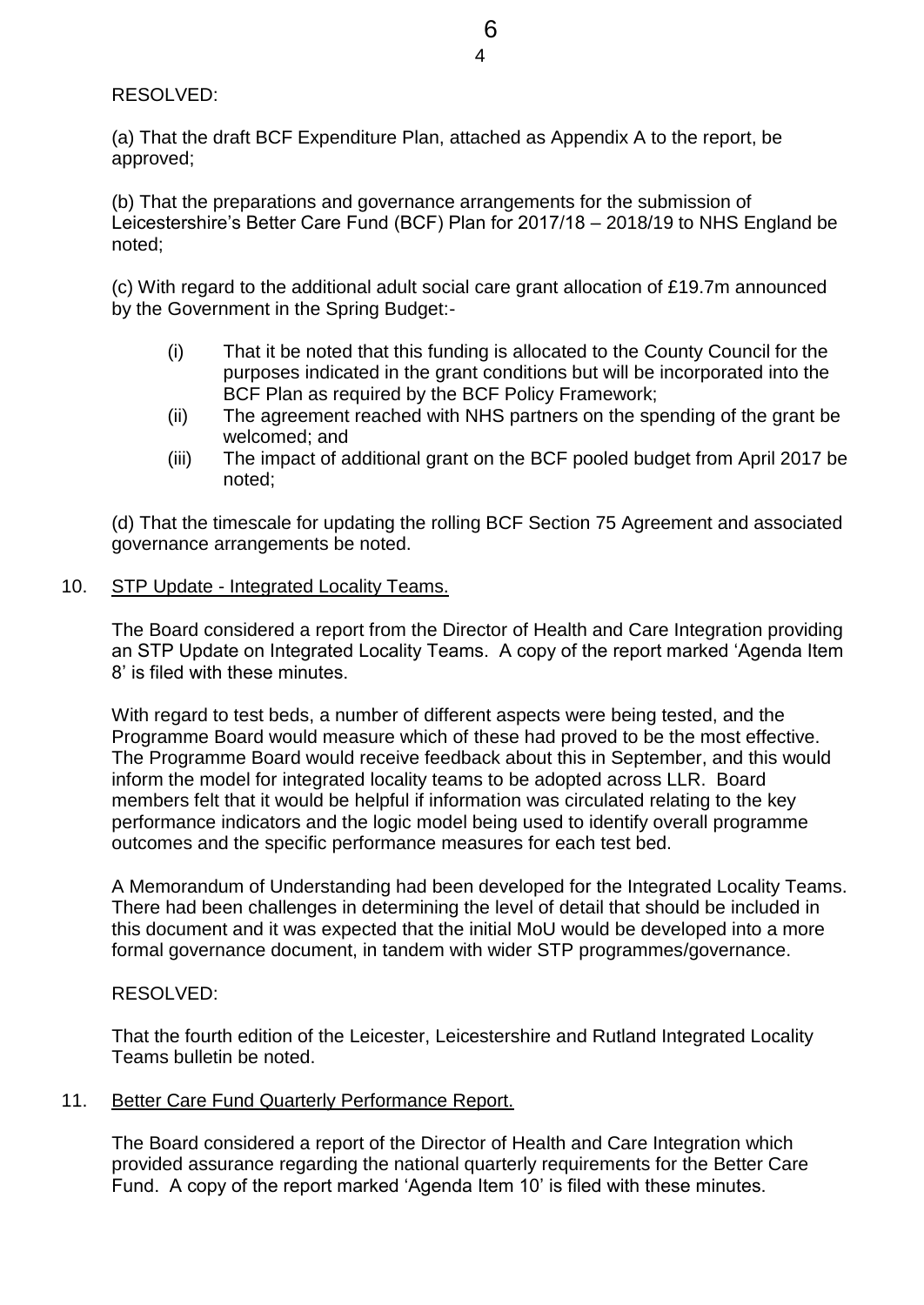With regard to delayed transfers of care (DTOC), it was noted that there was still scope for improvements in performance to be made, both by individual organisations and collectively. Performance at UHL had remained fairly constant but there had been a deterioration in performance both at community hospitals and in mental health in-patient wards, where the lower numbers of patient beds meant that any delay had a significant adverse impact on performance. Work undertaken this year would focus specifically on these areas.

5

The local assessment of the eight High Impact Changes that could be made to improve DTOC had been refreshed and improvements in relation to these would be reported as part of the Better Care Fund assurance process. Through the refresh, areas for focus and potential investment had been identified. Patient choice continued to be one of the causes of DTOC: actions identified to address this included ensuring patients received the right information about discharge when admitted to hospital and at every stage during their journey. It would also be important to ensure that appropriate services, including housing support, were in place in the community to support discharge.

The DTOC position was further complicated by the different reporting requirements across the NHS, Social Care and the Better Care Fund. It was not possible to create a single trajectory to support delivery of the three different metrics. However, the LLR DTOC metrics group was developing an integrated dashboard to help with this.

NHS England welcomed the proposal in the Better Care Fund Plan to set a more challenging DTOC target and observed that the Better Care Fund schemes had made a significant difference to delays in the discharge of older people. The focus now needed to shift to working age adults and mental health inpatients. It was also noted that the approach and data collected by Leicestershire for the Better Care Fund had been found to be useful on a regional and national level.

RESOLVED:

(a) That the contents of the report be noted;

(b) To note that the quarter four 2016/17 BCF return was approved by representatives on the Integration Executive on 23 May, and submitted to NHS England on 31 May

## 12. 'It's not in my head': Patient Experiences of Fibromyalgia.

The Board considered a report from Healthwatch Leicestershire which presented the findings of the 'It's not in my head' report. This gave the views, opinions and experiences of individuals with Fibromyalgia from across the country. A copy of the report marked 'Agenda Item 11' is filed with these minutes.

Board members agreed that the condition was poorly understood by all, including GPs, and felt that the 'top ten tips' section of the report was very useful. Although the proposed media campaign around the condition was welcomed, it was suggested that this should be more targeted, focussing on symptoms and delivered through existing channels and services such as Local Area Co-ordinators and First Contact Plus.

## RESOLVED:

(a) To receive the report, key findings and themes;